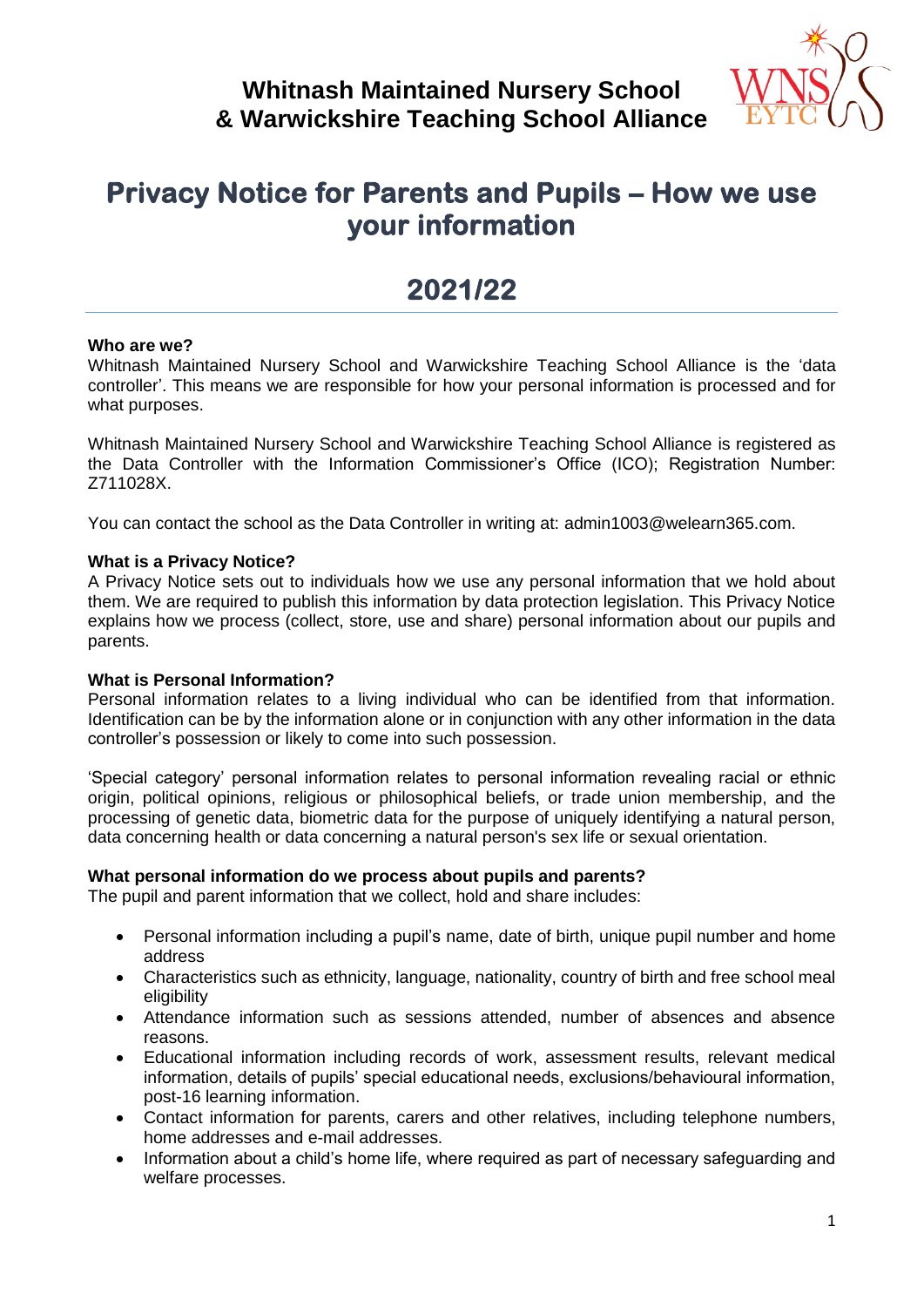# **Why do we use personal information?**

We use pupil data:

- to support pupil learning
- to monitor and report on pupil progress
- to provide appropriate pastoral care
- to assess the quality of our services
- to comply with the law regarding data sharing
- to safeguard pupils
- to share medical information with public health agencies

# **Collecting pupil information**

Whilst the majority of pupil information you provide to us is mandatory, some of it is provided to us on a voluntary basis. In order to comply with the General Data Protection Regulation, we will inform you whether you are required to provide certain pupil information to us or if you have a choice in this.

#### **What are the legal reasons for us to process your personal information?**

We are required to process personal information in accordance with data protection legislation and only do so when the law allows us to. The lawful reasons we have for processing personal information are as follows:

# **1) To comply with the law**

We collect and use general purpose pupil information in order to meet certain legal requirements and legal obligations placed upon the school by law. We therefore are required to this process personal information for such purposes even if you have not consented to us doing so.

Details of the type of processing that we must undertake, the personal data that is processed, the legislation which requires us to do so and who we may share this information with is set out in Table 1.

If you would like a copy of or further information regarding the statutory authorities that underpin our legal obligations, you should contact the school in writing.

#### **2) To protect someone's vital interests**

We are able to process personal information when there is an emergency and/or where a person's life is in danger.

Details of the type of processing that we may undertake on this basis and who we may share that information is set out in Table 2.

### **3) With the consent of the individual to whom that information 'belongs'**

Whilst much of the personal information processed is in accordance with a legal requirement, there is some personal information that we can only process when we have your consent to do so. In these circumstances, we will provide you with specific and explicit information regarding the reasons the data is being collected and how the data will be used.

Details of the type of processing that we may undertake on this basis and who we may share that information is set out in Table 3.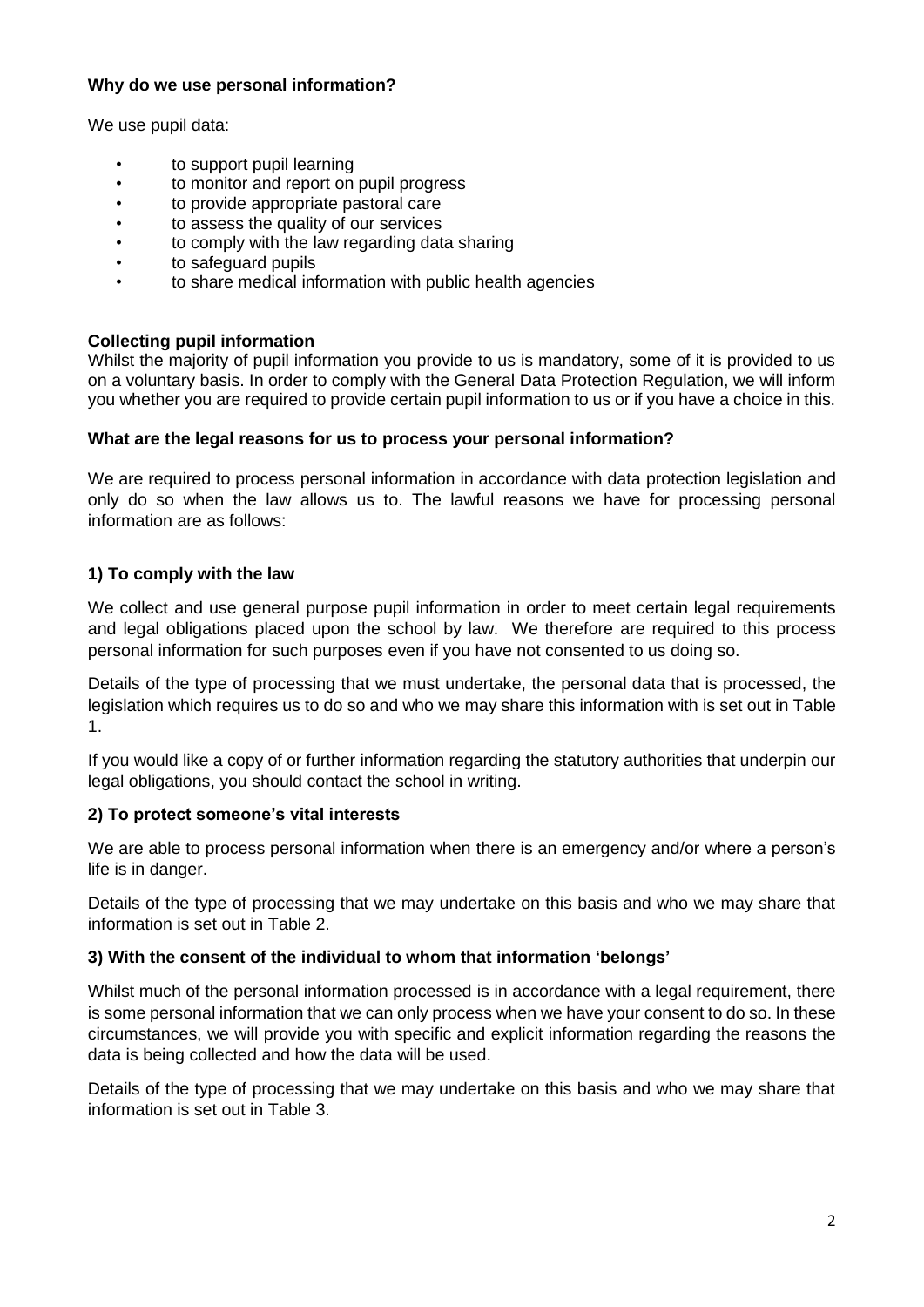# **4) To perform a public task**

It is a day-to-day function of the school to ensure that children receive the education and support they require. Much of this work is not set out directly in any legislation but it is deemed to be necessary in order to ensure that pupils are properly educated and supported

Details of the type of processing that we may undertake on this basis and who we may share that information is set out in Table 4.

#### Special category personal information

In order to process 'special category' data, we must be able to demonstrate how the law allows us to do so. In additional to the lawful reasons above, we must also be satisfied that ONE of the following additional lawful reasons applies:

- 1) Explicit consent of the data subject
- 2) Processing relates to personal data which is manifestly made public by the data subject
- 3) Necessary for establishing, exercising or defending legal claims
- 4) Necessary for reasons of substantial public interest
- 5) Necessary for preventive or occupational medicine, or for reasons of public interest in the area of public health
- 6) Necessary for archiving, historical research or statistical purposes in the public interest

The lawful reasons for each type of special category personal information data that we process is set out in the tables attached.

#### **Who might we share your information with?**

We routinely share pupil information with:

- schools that the pupils attend after leaving us
- our local authority
- the Department for Education (DfE)
- Health
- Local Public Health team
- NHS Test and Trace

We do not share information about our pupils or parents unless the law and our policies allow us to do so.

Please refer to the tables for information about what personal information is shared with which specific third parties.

#### **Data collection requirements:**

To find out more about the data collection requirements placed on us by the Department for Education (for example; via the school census) go to [https://www.gov.uk/education/data-collection](https://www.gov.uk/education/data-collection-and-censuses-for-schools)[and-censuses-for-schools.](https://www.gov.uk/education/data-collection-and-censuses-for-schools)

#### **NHS Test and Trace/Public Health Agencies:**

It may be necessary for us to share limited information with the above agencies in the event that an individual tests positive for Coronavirus, or it there is a Coronavirus outbreak. This will enable to the named agencies to liaise with families to provide advice and support, and to take appropriate steps in responding to an outbreak. You have the right to object to the sharing of information with such agencies. This is not an absolute right and will be assessed on a case by case basis.

#### **What do we do with your information?**

All personal information is held in a manner which is compliant with data protection legislation. Personal information is only processed for the purpose it was collected The school monitors the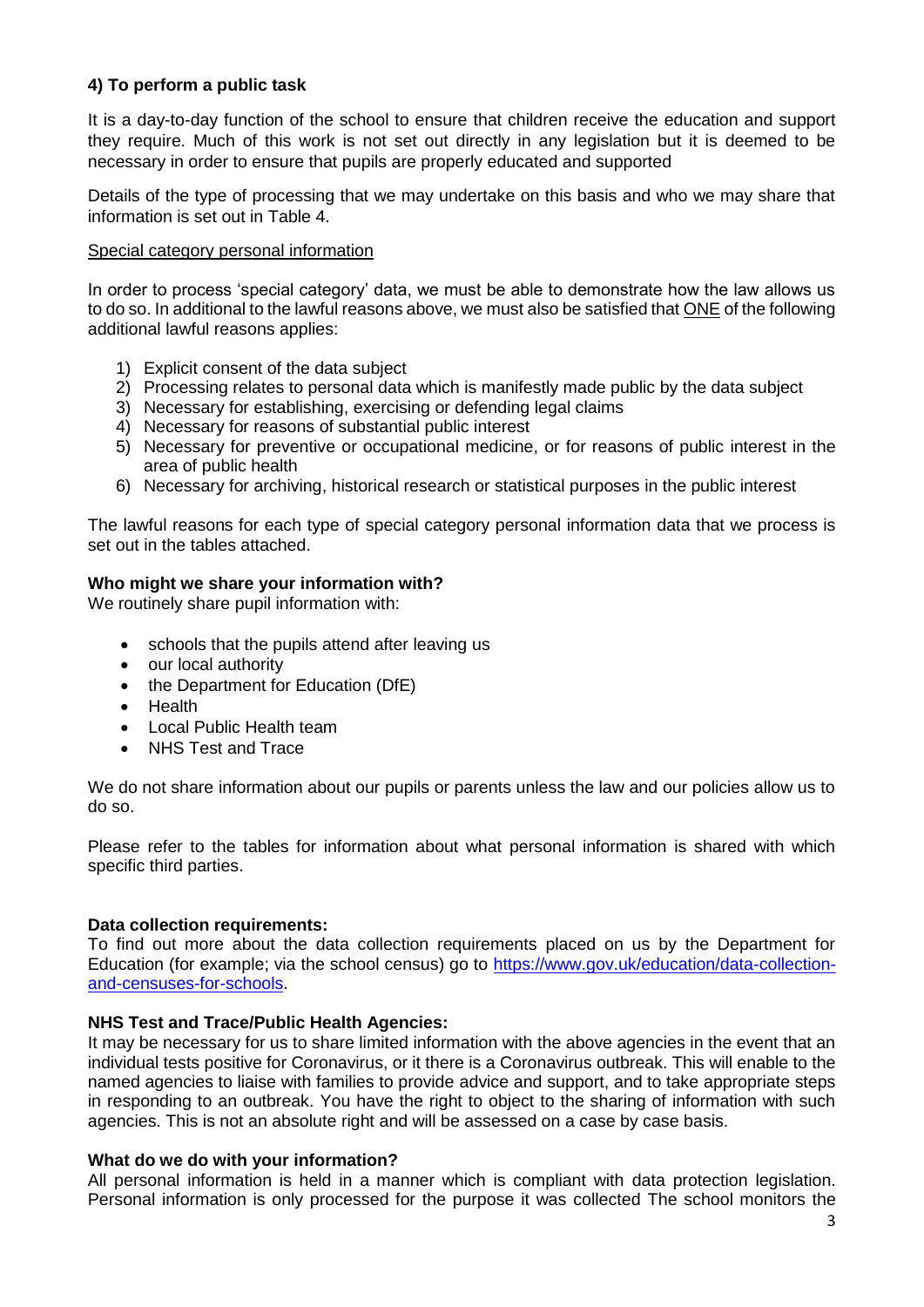personal information it processes and will only share personal information with a third party if it has a legal basis to do so (as set out above).

#### **How long do we keep your information for?**

In retaining personal information, the school complies with the Retention Schedules provided by the Information Record Management Society. The schedules set out the Statutory Provisions under which the school are required to retain the information.

A copy of those schedules can be located using the following link: <http://irms.org.uk/page/SchoolsToolkit>

#### **Transferring data internationally**

Where we transfer personal data to a country or territory outside the European Economic Area, we will do so in accordance with data protection law.

#### **What are your rights with respect of your personal information?**

Under data protection law, parents and pupils have the right to request access to information about them that we hold. To make a request for your personal information, or to have access to your child's educational record, contact the School Data Protection Officer at Warwickshire Legal Services via email at [schooldpo@warwickshire.gov.uk](mailto:schooldpo@warwickshire.gov.uk) or alternatively;

School Data Protection Officer Warwickshire Legal Services Warwickshire County Council Shire Hall Market Square **Warwick** CV34 4RL

#### **\*\*Please ensure you specify which school your request relates to.**

You also have the right to:

- object to processing of personal data that is likely to cause, or is causing, damage or distress;
- prevent processing for the purpose of direct marketing;
- object to decisions being taken by automated means;
- in certain circumstances, have inaccurate personal data rectified, blocked, erased or destroyed; and
- claim compensation for damages caused by a breach of the Data Protection regulations

If you have a concern about the way we are collecting or using your personal data, you should raise your concern with us in the first instance or directly to the Information Commissioner's Office at <https://ico.org.uk/concerns/>

#### **Review**

The content of this Privacy Notice will be reviewed October 2022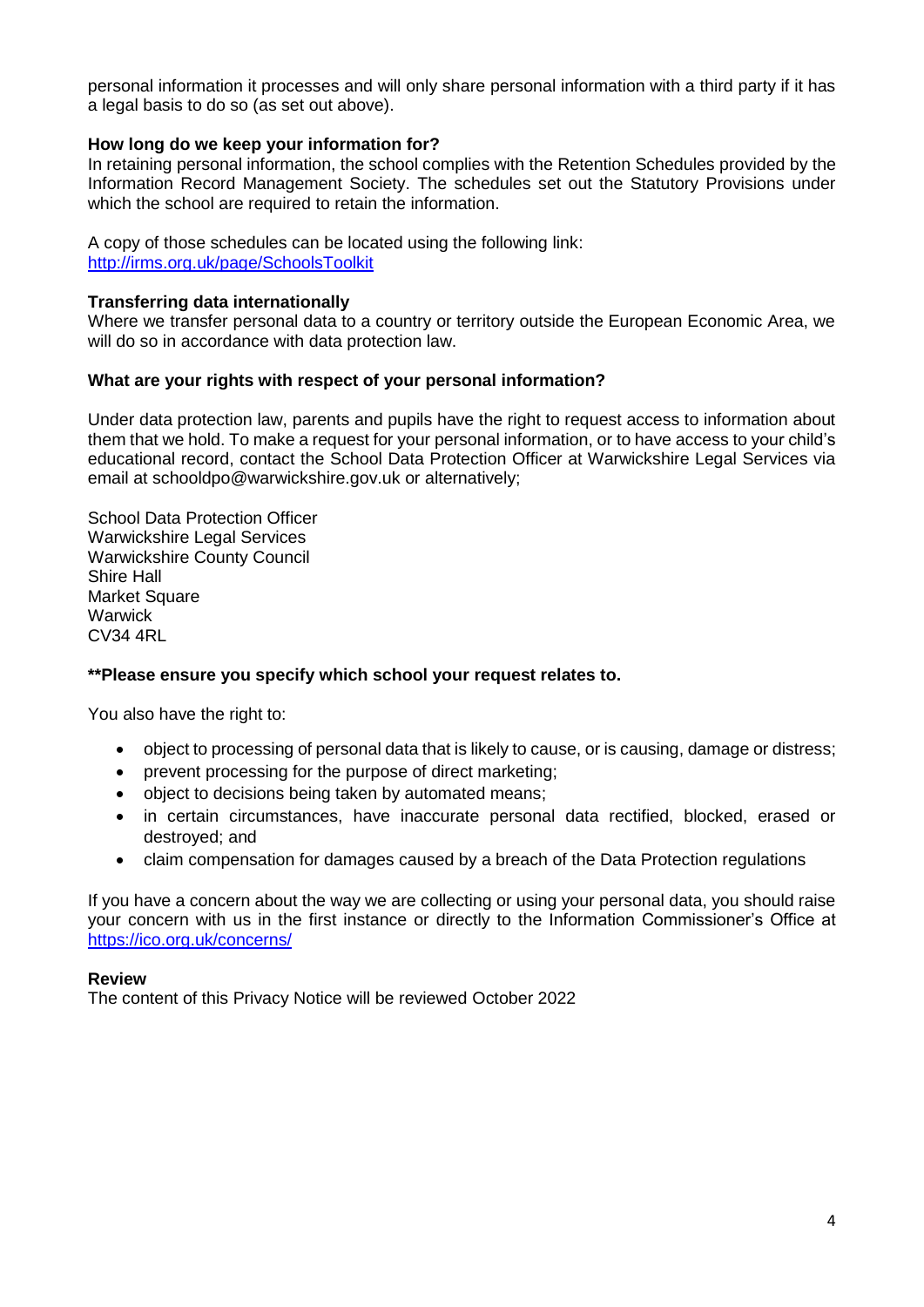**Table 1** – Personal information we are required to process to comply with the law:

| Information<br><b>Type</b>                                                                               | Relevant legislation                                                                                                    | Special<br>Category-<br>additional lawful<br>reason          | Third Parties with<br>whom we share the<br>information                                       | Lawful<br>reason for<br>sharing |
|----------------------------------------------------------------------------------------------------------|-------------------------------------------------------------------------------------------------------------------------|--------------------------------------------------------------|----------------------------------------------------------------------------------------------|---------------------------------|
| <b>Special</b><br><b>Education</b><br><b>Needs Report</b>                                                | <b>Children's and Families Act</b><br>2014, section 69                                                                  |                                                              | <b>Local Authority</b>                                                                       | Legal<br><b>Obligation</b>      |
| <b>Attendance</b><br>register                                                                            | <b>Education (Pupil</b><br><b>Registration</b> )(England)<br>Regulations 2006, Regulation<br>4, 10, 11 and 12           |                                                              | <b>OFSTED, Local</b><br><b>Authority</b>                                                     | Legal<br><b>Obligation</b>      |
| Common<br><b>Transfer file</b>                                                                           | <b>Education (Pupil</b><br><b>Registration</b> )(England)<br>Regulations 2005, Regulation<br>6                          |                                                              | <b>School pupil</b><br>transfers to                                                          | Legal<br><b>Obligation</b>      |
| Safeguarding<br><i>information</i>                                                                       | Education Act 2002, section<br>175<br>Children's Act 1989, Section<br>17, 47, 83.<br>Children's Act 2004, Section<br>11 |                                                              | <b>Local Authority</b>                                                                       | Legal<br><b>Obligation</b>      |
| <b>Admissions</b><br><b>Register</b>                                                                     | <b>Education (Pupil</b><br><b>Registration</b> )(England)<br>Regulations 2006, Regulation<br>4, 10, 11, 14 and 15       |                                                              | <b>OFSTED, Local</b><br><b>Authority</b>                                                     | Legal<br><b>Obligation</b>      |
| <b>Curricular</b><br><b>Record</b><br>including<br>Assessment/<br>observation and<br>achievement<br>data | <b>Education (Pupil Information)</b><br>(England)Regulations 2005,<br><b>Regulation 4</b>                               |                                                              | <b>OFSTED, Local</b><br>School. Local<br><b>Authority</b>                                    | Legal<br><b>Obligation</b>      |
| Educational<br><b>Record</b>                                                                             | <b>Education (Pupil Information)</b><br>(England)Regulations 2005,<br><b>Regulation 5 and 6</b>                         |                                                              | Parents, Local<br>school                                                                     | Legal<br><b>Obligation</b>      |
| <b>Pupil</b><br>Information <i>i.e</i><br>name, age<br>address,<br><b>Emergency</b><br>contact details   | <b>Education (Information About</b><br>Individual Pupils) (England)<br>Regulations 2013, Regulation<br>3 and 5          |                                                              | Department for<br>Education - school<br>census. Other<br>$schools - when$<br>pupils transfer | Legal<br><b>Obligation</b>      |
| Medical /<br>Dietary /<br>allergies                                                                      |                                                                                                                         | Necessary for<br>preventative or<br>occupational<br>medicine | Department for<br>Education - school<br>census. Other<br>schools - when<br>pupils transfer   | Legal<br><b>Obligation</b>      |
| <b>School Census</b>                                                                                     | <b>Education Act 1996, Sections</b><br>537 & 537A, and<br>accompanying regulations                                      |                                                              | Department for<br>Education                                                                  | Legal<br><b>Obligation</b>      |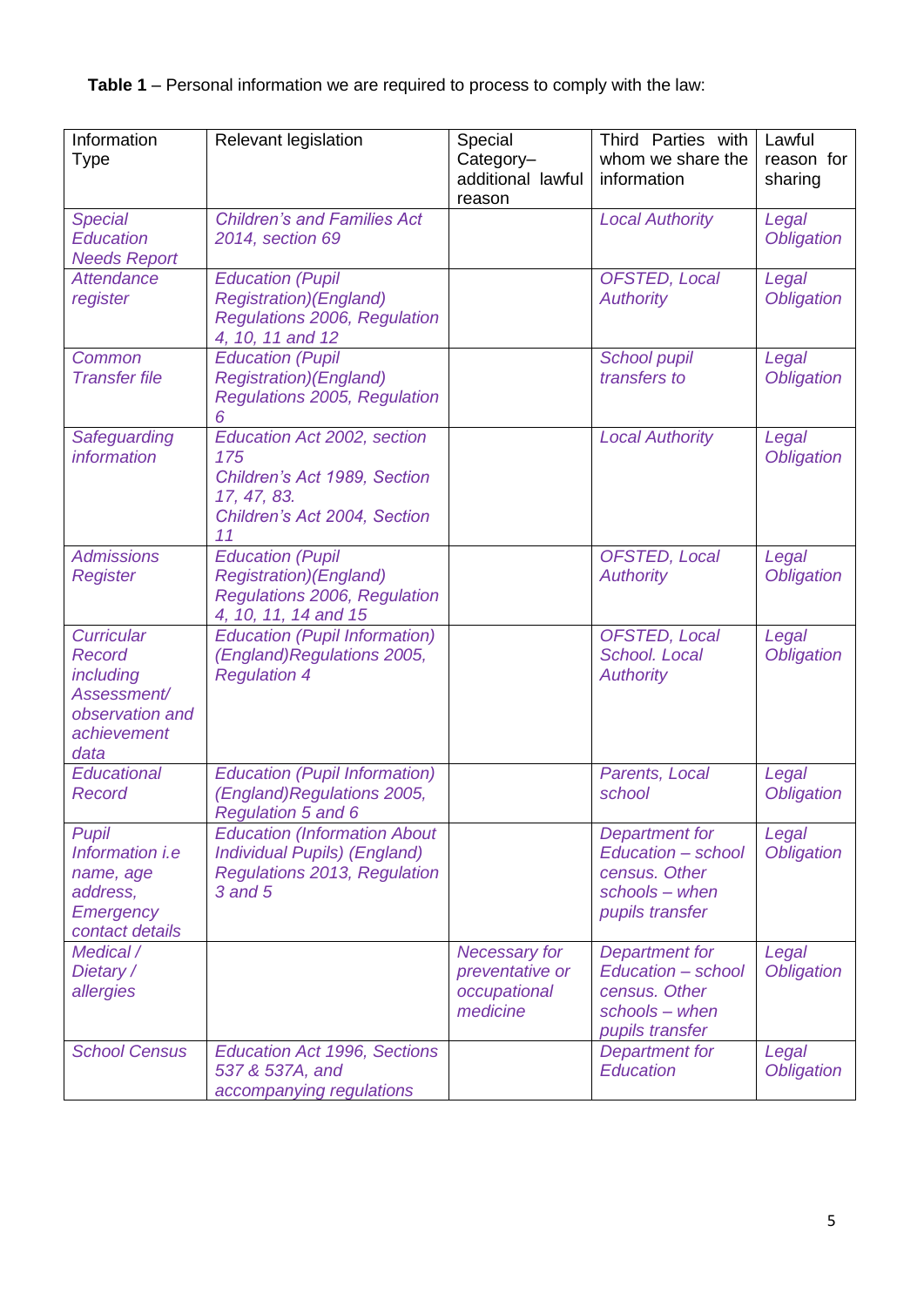| <b>Staff</b>        | Education Act 2005, section | Secretary of State,    | Legal             |
|---------------------|-----------------------------|------------------------|-------------------|
| <i>information,</i> | 114                         | Warwickshire           | <b>Obligation</b> |
| including           |                             | <b>County Council,</b> |                   |
| personal details,   |                             | <b>Disclosure and</b>  |                   |
| DBS check,          |                             | <b>Barring Service</b> |                   |
| qualifications      |                             |                        |                   |

**Table 2** – Personal information we are required to process as it is necessary to protect someone's vital interests

| Information<br>Type                  | additional<br>Special Category<br>lawful reason                                                                                                                     | Third Parties with whom<br>share<br>the<br>we.<br>information | Lawful reason for sharing |
|--------------------------------------|---------------------------------------------------------------------------------------------------------------------------------------------------------------------|---------------------------------------------------------------|---------------------------|
| <b>Medical</b><br><b>Information</b> | Necessary to protect vital<br>interests of the data subject or<br>another person where the data<br>subject is physically or legally<br>incapable of giving consent' | Medical staff <i>i.e.</i><br>paramedics/ambulance             | <b>Vital Interest</b>     |
| <b>Religious</b><br>belief           | Necessary to protect vital<br>interests of the data subject or<br>another person where the data<br>subject is physically or legally<br>incapable of giving consent' | Medical staff i.e.<br>paramedics/ambulance                    | <b>Vital Interest</b>     |

**Table 3 -** Personal information we are required to process with the consent of the individual to whom that information 'belongs'

| Information<br>Туре  | Special<br>Category<br>$-1$<br>additional lawful reason | Third Parties with whom we share<br>the information                                                                                        | Lawful<br>for I<br>reason<br>sharing |
|----------------------|---------------------------------------------------------|--------------------------------------------------------------------------------------------------------------------------------------------|--------------------------------------|
| Photographs          |                                                         | Government agencies, eg Department<br>for Education, The Warwickshire<br><b>Consortium Teaching School (led by</b><br>the Nursery School). | <b>Consent</b>                       |
| <b>Email address</b> |                                                         | Not shared                                                                                                                                 |                                      |

**Table 4 -** Personal information we are required to process because it is necessary to do so in order to perform a public task

| Information Type                                                                                  | Special Category -<br>additional<br>lawful I<br>reason | Third Parties with whom we<br>share the information                                   | Lawful<br>for<br>reason<br>sharing                  |
|---------------------------------------------------------------------------------------------------|--------------------------------------------------------|---------------------------------------------------------------------------------------|-----------------------------------------------------|
| Pupil Information <i>i.e</i><br>name, age address,<br>Parent detail, Emergency<br>contact details |                                                        | Department for Education -<br>school census. Other schools<br>- when pupils transfers | <b>Legal Obligation</b>                             |
| <b>Pupil information</b><br><i>i.e.name</i><br>Parent personal details                            |                                                        | Groupcall<br>Seesaw                                                                   | <b>Public Task</b>                                  |
| Academic Progress data<br>including welcomm,<br>Learning journals, staff<br>observations          |                                                        | <b>OFSTED, Parents, Health</b><br>such as Speech and<br>Language                      | <b>Public Task &amp; Legal</b><br><b>Obligation</b> |
| Safeguarding<br>information, Medical,<br><b>Special Education Needs</b>                           |                                                        | Local Authority, Health,<br><b>Parents</b>                                            | <b>Legal Obligation</b>                             |
| <b>Educational and</b>                                                                            |                                                        | Local Authority, Health,                                                              | <b>Public Task &amp; Legal</b>                      |